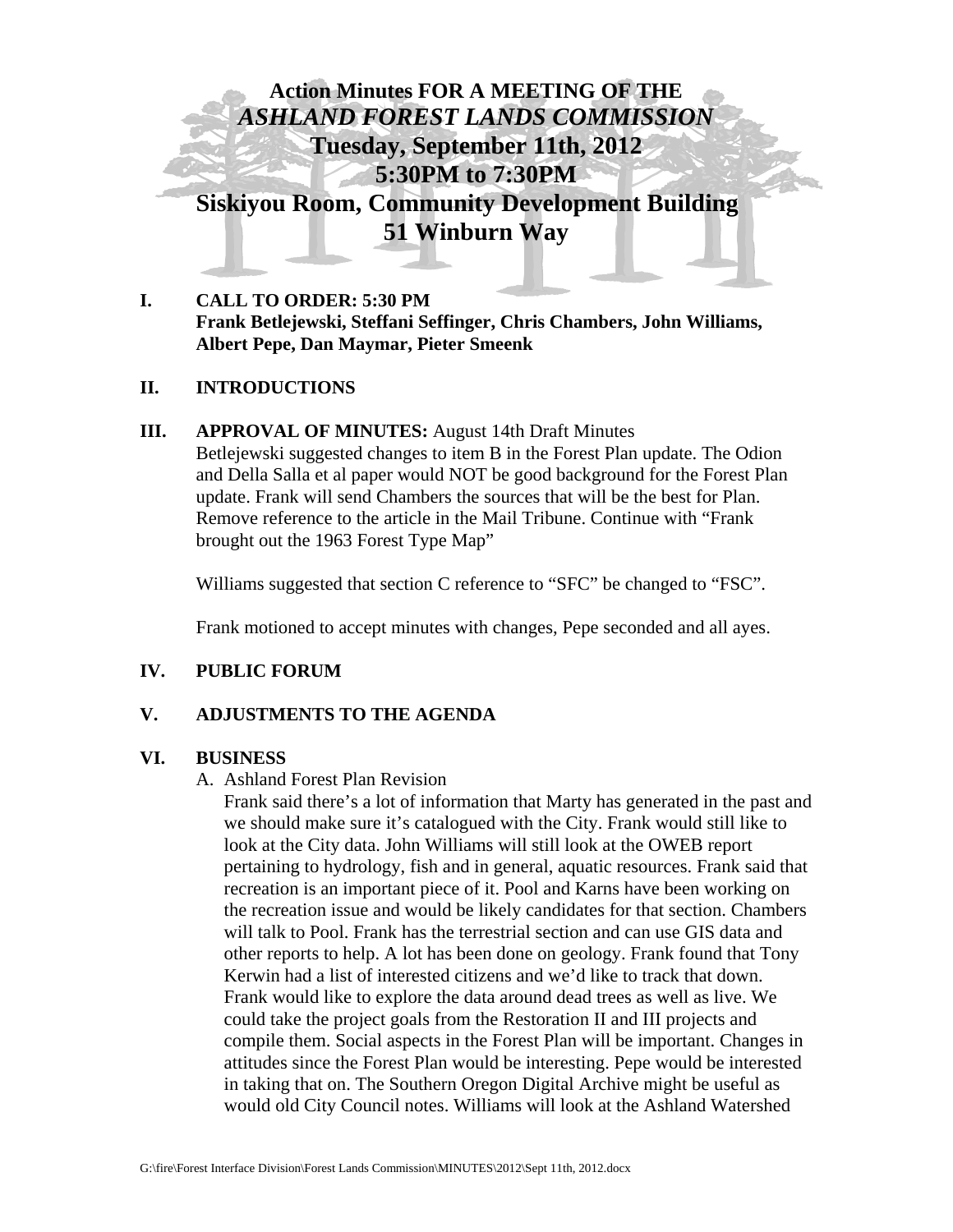Assessment for information on the water issue. Williams suggested that Pepe talk with Pat Acklin about the social history. Maymar will take on the current conditions and also work with Frank and Chambers as regards the inventory data and summarizing via GIS. We can address the issue of sustainable old growth as well. Commission will ask Berge if he'll take on the fire management section and Chambers will help. Williams will ask Pool about the recreation section. Seffinger offered to help and editing was suggested. Maymar suggested November  $13<sup>th</sup>$  as a deadline for a draft or at least an outline of each section. Frank would like to know if Parks Commission would like Oredson-Todd Woods included in the Forest Plan. Smeenk asked if the Forest Plan is intended to be used for budgeting and grants. Chambers said that it is already used for that including site specific management plans and the update would only help that. Smeenk wondered if the MOU with the Forest Service would be part of it. Chambers said that there is a need to include many other cooperative agreements. Smeenk is compiling a list of items similar to that for Public Works and can share. There will be a need for extensive review on the Forest Plan update.

B. Update Commission 3-Year Goals

Frank brought the edited update. Chambers sent it out to the group during the meeting. Frank added the accomplishments from the past 3 years but would like to have more review and updates. Additions should be sent to Frank for next meeting. Frank reminded the group to look at the powers, duties, and responsibilities of the commission. Chambers said that section is likely part of the Commission Charter.

C. Trails/Recreation Update

Chambers explained that the new trail markers for BTI area are completed and need to be installed. Karns will work with AWTA.

D. AFR Project Update

Chambers mentioned that Dr. Jerry Franklin's class (U of Washington) was in the watershed today on their annual tour. Ground based thinning is complete along the western edge of the watershed and will move to the eastern edge near Four Corners soon.

E. Watershed Outreach Plan Review

Williams didn't make progress on the plan but will by next month. Williams will send Frank the incomplete items for the three-year plan.

## **VII. COMMISSIONER COMMENTS**

Williams noticed a lot of siltation in the creek during the last two weeks of August, but only below the TID overflow in Lithia Park. Smeenk didn't know the reason but said that there was a surge each night from the TID canal that was detected at Water St during the project there.

## **VIII. REVIEW AND SET COMMISSION CALENDAR / NEXT MEETING**

A. Next Regularly Scheduled Meeting: October 11th, 2012

# **IX. ADJOURN: 7:30 PM**